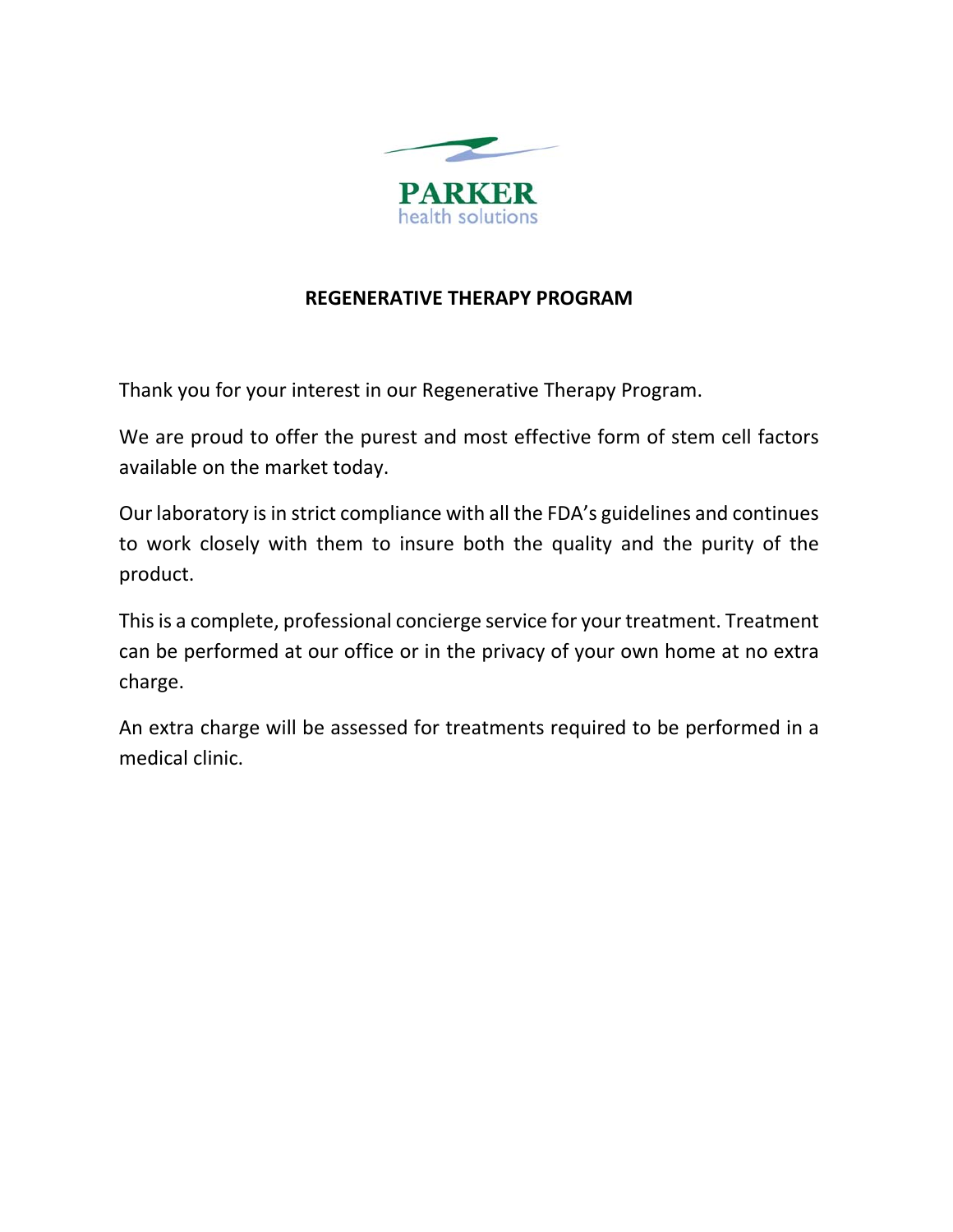# **RECOMMENDED PROTOCOL**

We have completed an in-depth evaluation of all your information (lab work, imaging, case history) and any other pertinent information.

Based on your goals and desired outcome, we have come up with the following recommended treatment protocols.

- $\bullet$  Total # of treatments:
- Total # of cc's needed for all treatments: \_\_

1<sup>st</sup> Treatment

| CC.  | I.V. (Intravenous)    |
|------|-----------------------|
| CC . | I.A. (Interarticular) |
| CC.  | I.M. (Intermuscular)  |
| CC — | I.N. (intranasal)     |
|      |                       |

Total cc for  $1^{\text{st}}$  treatment:  $\hskip1cm \rule{2.5cm}{1.1ex}$ 

#### 2<sup>nd</sup> Treatment

| CC — | I.V. (Intravenous)    |
|------|-----------------------|
| CC.  | I.A. (Interarticular) |
| CC.  | I.M. (Intermuscular)  |
| CC . | I.N. (intranasal)     |
|      |                       |

Total  $cc$  for  $2^{nd}$  treatment:  $\qquad \qquad \_$ 

3rd Treatment

| CC   | I.V. (Intravenous)    |
|------|-----------------------|
| CC — | I.A. (Interarticular) |
| CC — | I.M. (Intermuscular)  |
| CC . | I.N. (intranasal)     |
|      |                       |

Total cc for 3<sup>rd</sup> treatment:  $\qquad \qquad \_$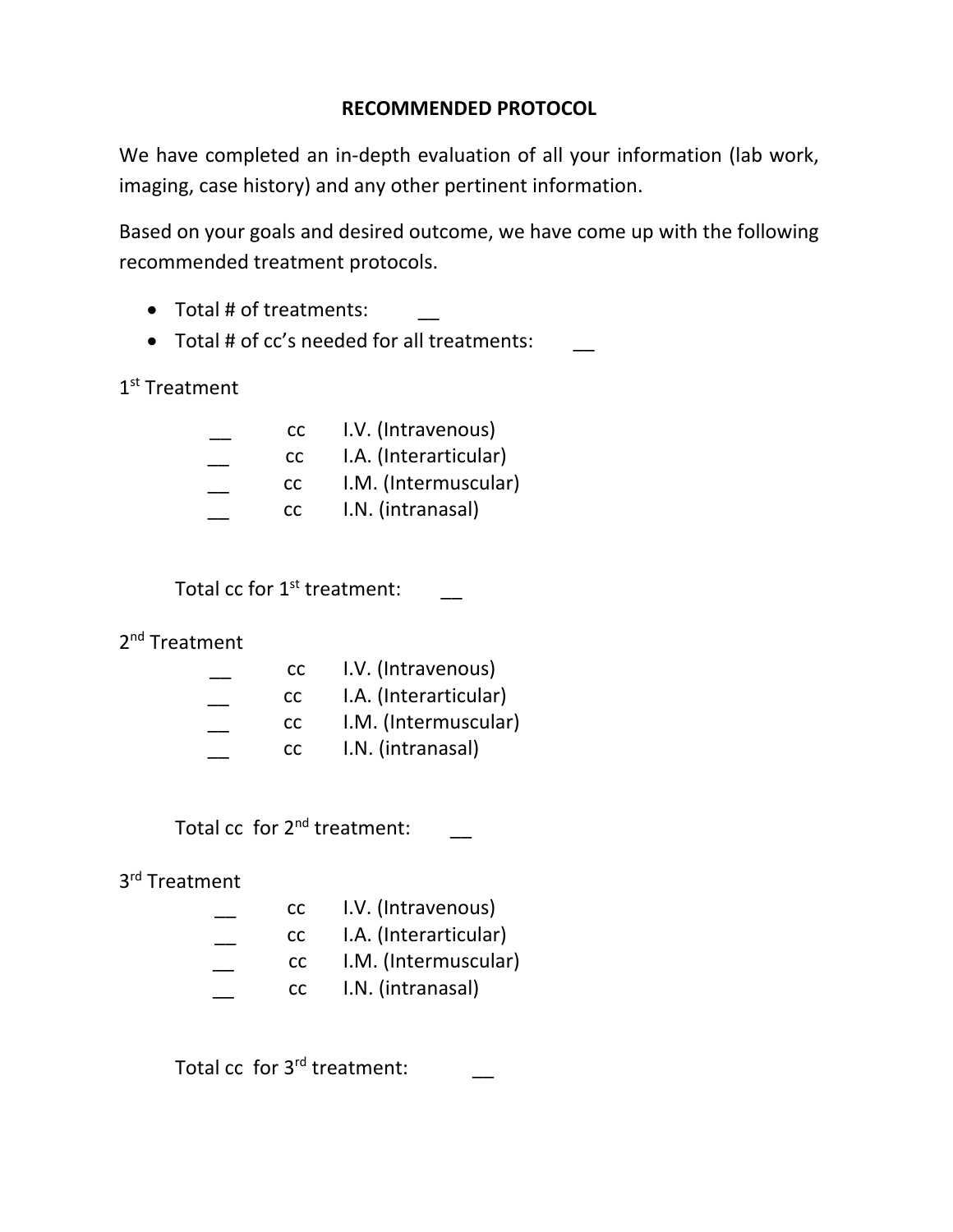| 4 <sup>th</sup>                                | Treatment |                       |  |
|------------------------------------------------|-----------|-----------------------|--|
|                                                | cc        | I.V. (Intravenous)    |  |
|                                                | cc        | I.A. (Interarticular) |  |
|                                                | cc        | I.M. (Intermuscular)  |  |
|                                                | cc        | I.N. (intranasal)     |  |
| Total cc for 4 <sup>th</sup> treatment         |           |                       |  |
| Total # of cc's:                               |           |                       |  |
| Cost per cc:                                   |           |                       |  |
| (A ___% charge is added to credit cards)       |           |                       |  |
| Total # of procedures                          |           |                       |  |
| Cost of per treatment for in Clinic procedures |           |                       |  |
|                                                |           |                       |  |
| Total for all treatments                       |           |                       |  |

Once payment is received, we will place your order for the amount of product needed and you will be contacted to set up dates, time and location for your treatments.

 Note: only products and treatment that have been paid for can be ordered and scheduled in advance.

It is **not** mandatory to pay for all treatments up front but **highly encouraged** to ensure tech availability at treatment times and to lower the risk of delays to product availability due to regulatory lab inspections.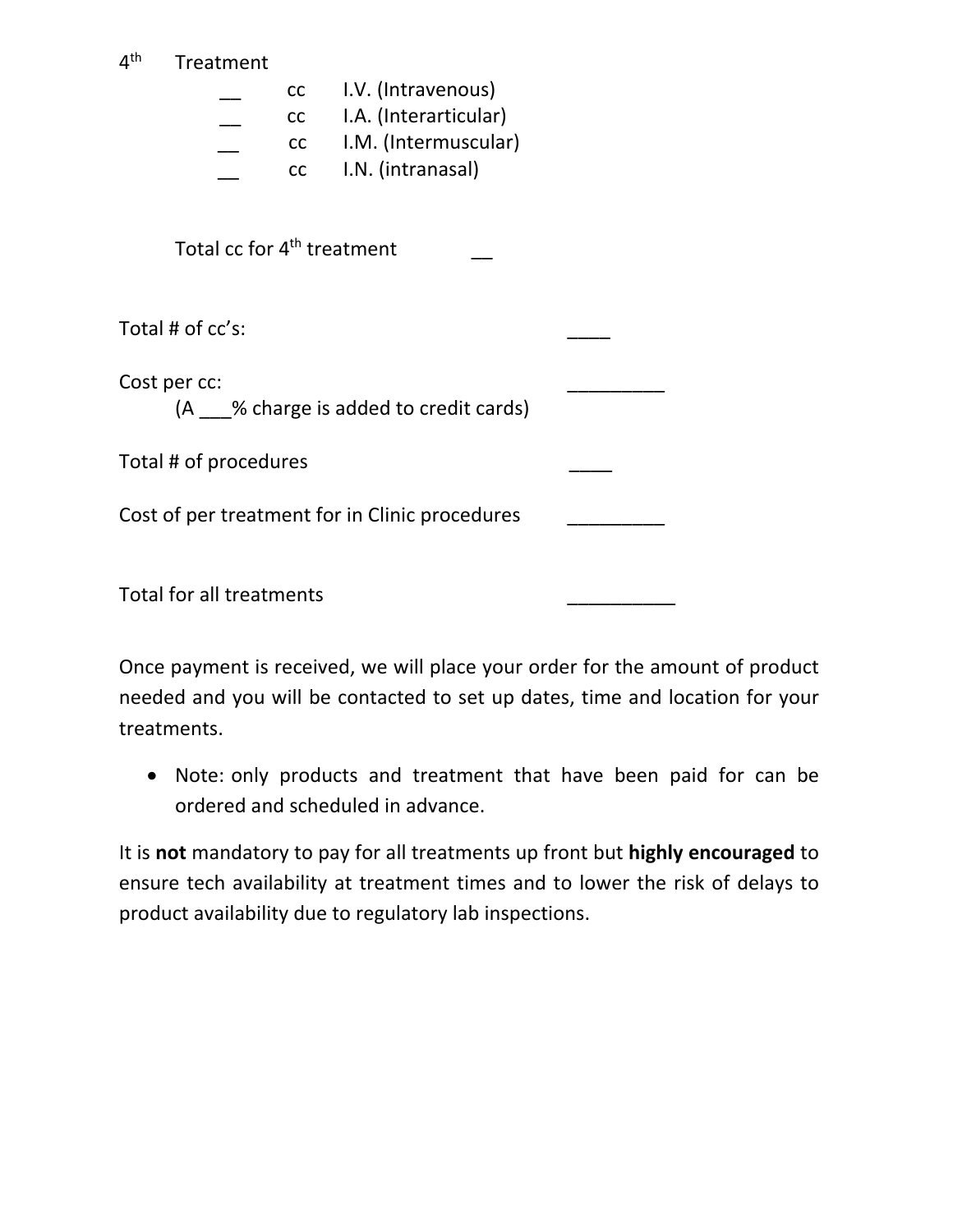

### **REGENERATIVE CELL THERAPY**

# **PRE & POST TREATMENT GUIDELINES**

#### **BEFORE YOUR PROCEDURE**

- Patients should discontinue use of all medications listed below. This includes anti‐inflammatories, blood thinners and other medication as outline.
- There are no restrictions with food or drink before procedure.
- Try to schedule yourself 2 or 3 days of rest after your procedure.
- Inform our office of any medical allergies.
- General anesthesia is not used during these procedures. We will use local cooling spray to numb the injection site.
- If you have any questions or concerns about your procedure, call your provider.

# **MEDICATION LIST TO BE DISCONTINUED BEFORE STEM CELL THERAPY**

Discuss with your primary care doctor before stopping any medications**.**

#### **ANTI‐INFLAMMATORIES**

These medications should be discontinued a minimum of 48 hours prior to your procedure.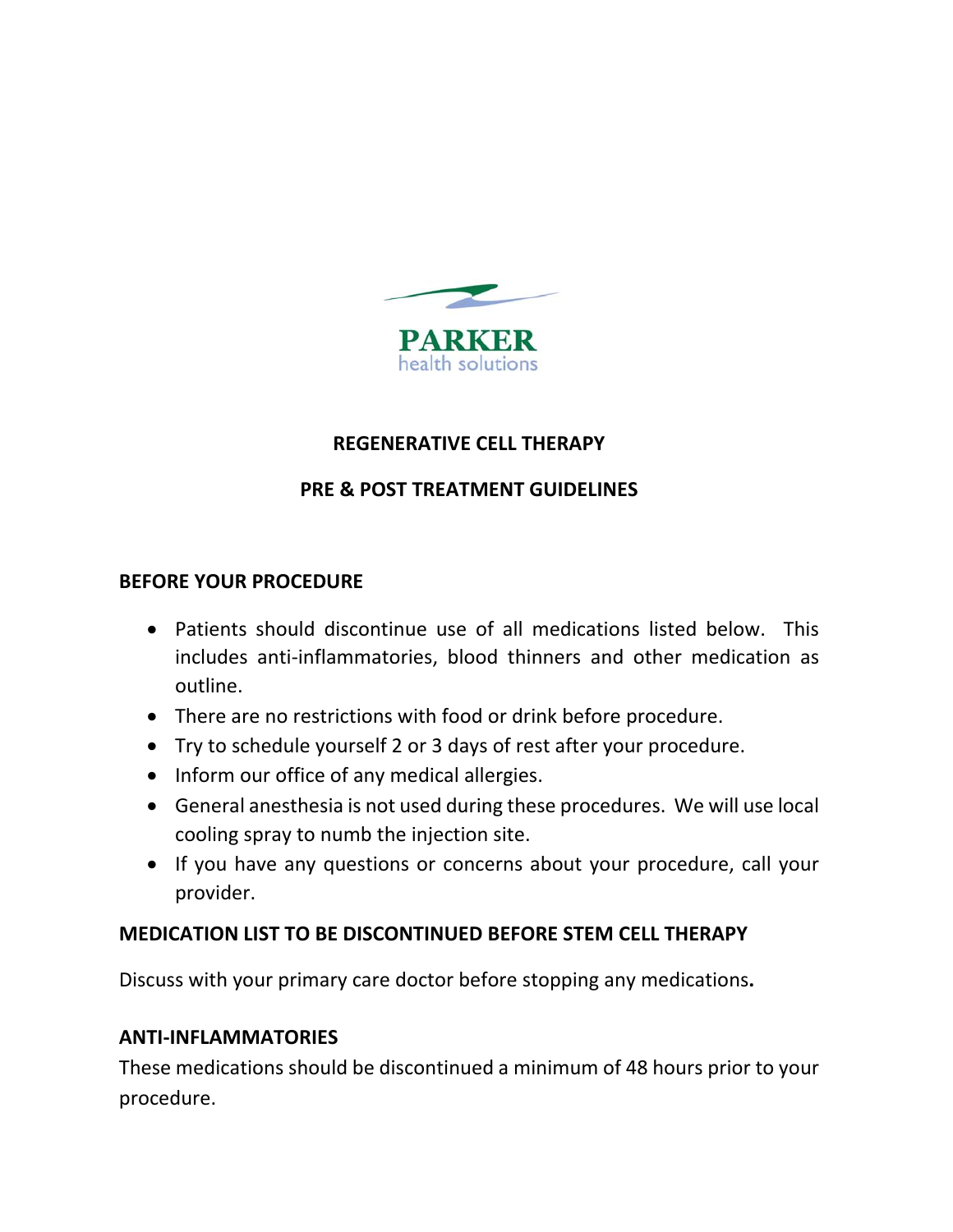NSAID'S (including: Advil, Motrin, Aleve, Voltaren, Mobic, Celebrex)

- ASPIRIN
- STEROIDS
- In the presence of these medications, stem cells do not flourish, which is why we recommend discontinuing the use of these medication 48 hours before your procedure and continuing to stay off these medication 4‐6 weeks after your procedure.

# **MEDICATION LIST TO BE DISCONTINUED BEFORE STEM CELL THERAPY (cont.)**

Do not discontinue use of these medications unless your primary care doctor approves.

- Osteoporosis Medications Bisphosphonates
- Reflux (GERD) Medications Proton Pump Inhibitors such as Prilosec, Prevacid, Zegerid,

Protonix, Nexium, and AcipHex.

# **AFTER YOUR PROCEDURE**

- Pain relief will not be immediate. You should expect to feel relief anywhere from 2‐4 weeks to a few months after the procedure depending on where the injection was given.
- Everyday activities are OK after the procedure, but exercise limits are listed below.
- You should expect to have some discomfort after the procedure. Not all patients experience pain, but those who do have pain can expect it to lessen after 3‐4 days.
- Ice can be used as often as needed after the first 24-48 hours; however, it is not recommended that you use heat on the procedure area until after 3‐4 days as it can increase pain.
- Tylenol (acetaminophen) and prescription pain medications may be used for any discomfort, but NSAID's are not recommended for at least 4 weeks.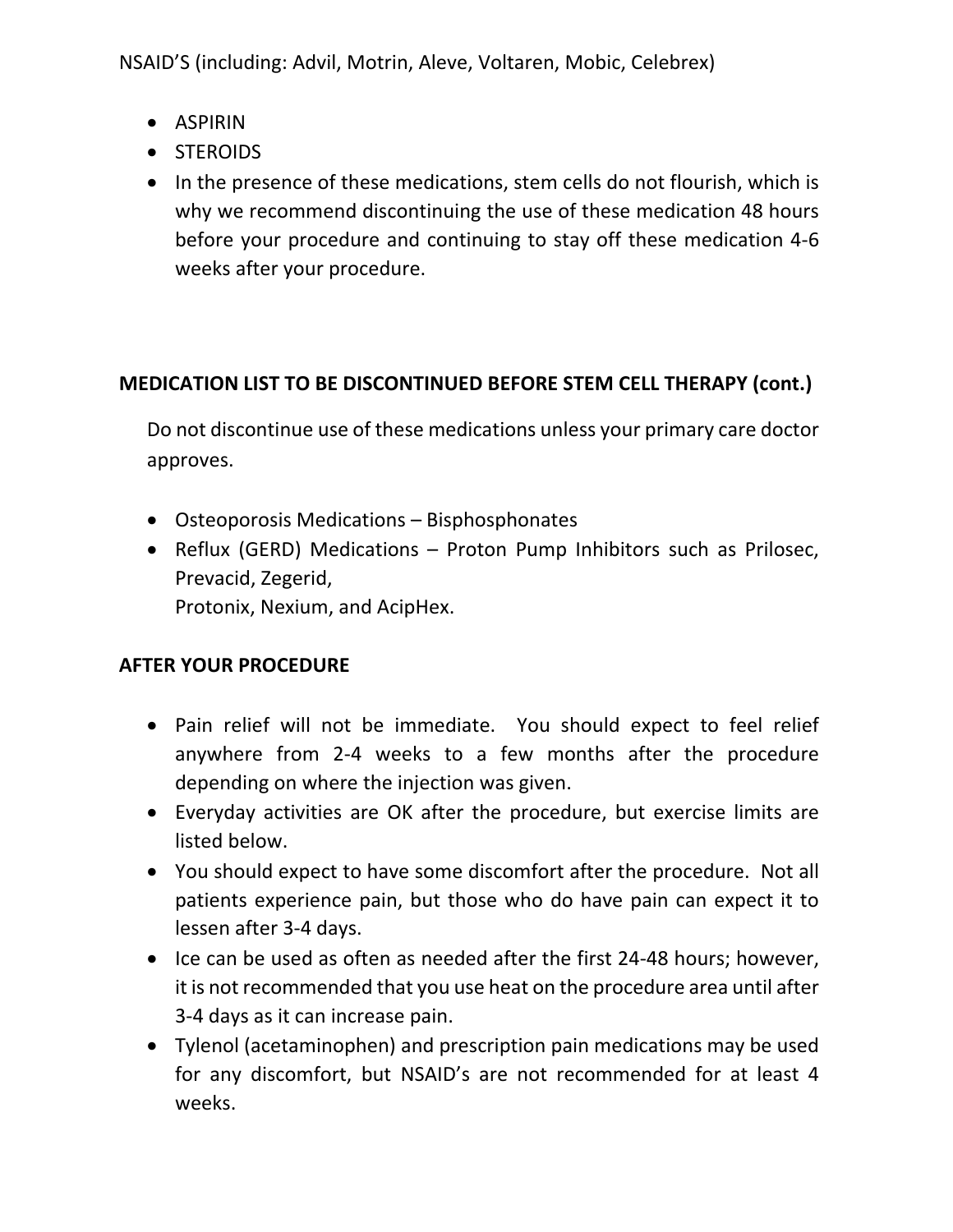| Days after<br><b>Regenerative</b><br><b>Procedure</b> | <b>Medications</b>                                                                                                                                                                | <b>Limits</b>                                                                                              | <b>Activity</b><br><b>Recommendations</b>                                                                                                |
|-------------------------------------------------------|-----------------------------------------------------------------------------------------------------------------------------------------------------------------------------------|------------------------------------------------------------------------------------------------------------|------------------------------------------------------------------------------------------------------------------------------------------|
| $0 - 3$                                               | * Avoid all NSAID's<br>* Aspirin and pain<br>medications as<br>prescribed by your<br>physician is OK<br>* Medications listed<br>on the discontinue<br>page should not be<br>taken | * No heat on injection<br>site, use ice as much<br>as needed for pain<br>* Using a brace is<br>recommended | * Rest as much as possible<br>* Day to day activities OK<br>* No excessive exercise of<br>or weight training<br>* No deep tissue massage |
| 4 days - 2 weeks                                      | * Avoid all NSAID's<br>* Aspirin and pain<br>medications as<br>prescribed by your<br>physician is OK<br>* Medications listed<br>on the discontinue<br>page should not be<br>taken | * No heat on injection<br>site, use ice as much<br>as needed for pain<br>* Heat is allowed                 | * Day to day activities OK<br>* Range of motion<br>stretching OK<br>* No excessive exercise of<br>* No deep tissue massage               |
| 4 days - 2 weeks                                      | * Avoid all NSAID's<br>* Aspirin and pain<br>medications as<br>prescribed by your<br>physician is OK<br>* Medications listed                                                      | * No restrictions                                                                                          | * Weight training with low<br>weight<br>acceptable<br>* Trigger point massage OK<br>* Light aerobic exercise                             |